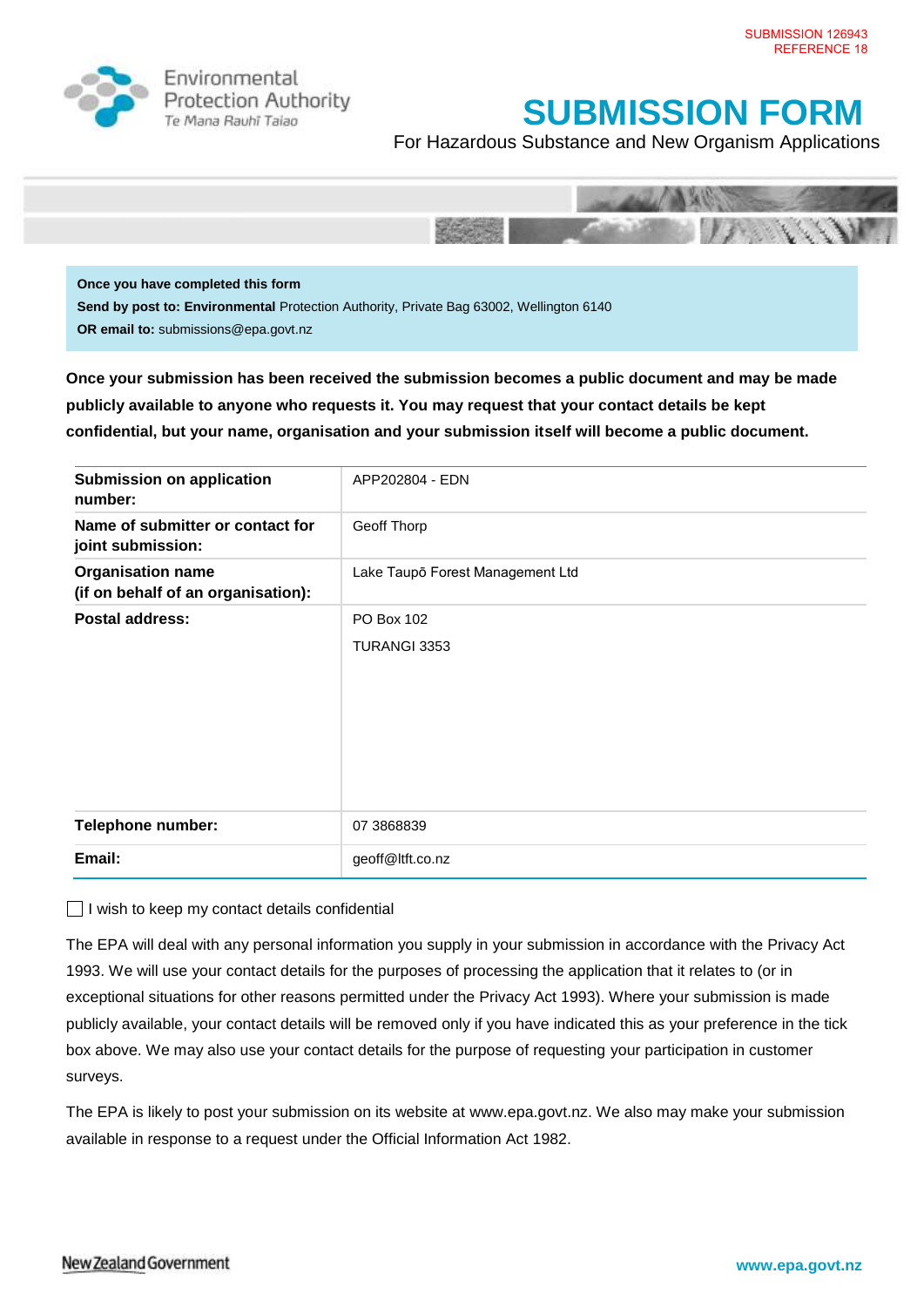**Submission Form**

**2** 

 $\boxtimes$  I support the application

 $\Box$  I oppose the application

 $\Box$  I neither support or oppose the application

## **The reasons for making my submission are**<sup>1</sup> **: (further information can be appended to your submission, see footnote).**

Lake Taupo Forest Management Ltd (LTFM) is a subsidiary of the Lake Taupo and Lake Rotoaira Forest Trusts. These Trusts administer around 50,000 ha of land in the Taupo region, on which there is around 32,000 ha of plantation forests. The lands are administered by the Trusts on behalf of 13,000 and 12,000 Maori landowners respectively, having been established in the late 1960s and early 1970s. The Trusts entered into forestry leases with the Crown (currently represented by Crown Forestry Ltd under MPI), but these leases are coming to an end in 2021 and 2026 respectively.

Our forests employ over 200 people, nearly half of whom are either owners in our lands or are descendants of owners in our lands. The forests have reached their long-term sustainable harvest level of around 700,000 m3/year of logs, generating sales of over \$70 million annually. The two forest trusts are investing around \$7 million/year into growing and managing the next rotation of trees, and this investment is the core business we undertake on behalf of our many owners.

The Trusts and our partner the Crown take a careful approach to marketing our logs, and while we do concentrate on domestic markets, around 30 - 35% of the wood we produce is exported in log form.

Exporting logs is important to our business and although China is not our sole export customer, the potential future use of ethanedinitrile (EDN) for phytosanitary treatment of logs sold into both the India and China markets would be invaluable. While we support domestic processing, we would be very concerned about how we would sell our full production level is we were unable to continue exporting due to phytosanitary concerns. This would have a significant negative impact on our business, and on the distributions we make to our thousands of owners.

Our forests are certified by the Forest Stewardship Council, under a certificate held by our contracted manager NZ Forest Managers Ltd. This FSC certificate requires NZFM to minimise the amount of highly hazardous chemicals used within the forest. Being a FSC certificate holder also requires that we continually look for alternatives to highly hazardous chemicals used in all facets of the forest industry, be they alternative treatment methods for the forest crop or less hazardous chemical fumigants such as EDN.

As a signatory to the United Nations' Montreal Protocol on Substances that Deplete the Ozone Layer (1989) and the Vienna Convention for the Protection of the Ozone Layer (1988), which are both committed to stopping depletion of the ozone layer, New Zealand has committed to no methyl bromide emissions beyond 2020. Despite the research into alternatives that has been undertaken since 2010 there has only been one practical alternative fumigant identified to date, this is EDN. The fact that EDN is the only practical option available makes it vitally important for the export of forest products from New Zealand.

As an medium-sized plantation forest owner who exports around 200,000 m3/year of logs, LTFM strongly supports the approval of EDN as an alternative fumigant in NZ, as we consider it will be essential to our ability to market exotic plantation

 $\overline{a}$ 

<sup>&</sup>lt;sup>1</sup> Further information can be appended to your submission, if you are sending this submission electronically and attaching a file we accept the following formats – Microsoft Word, Text, PDF, ZIP, JPEG and JPG. The file must be not more than 8Mb.